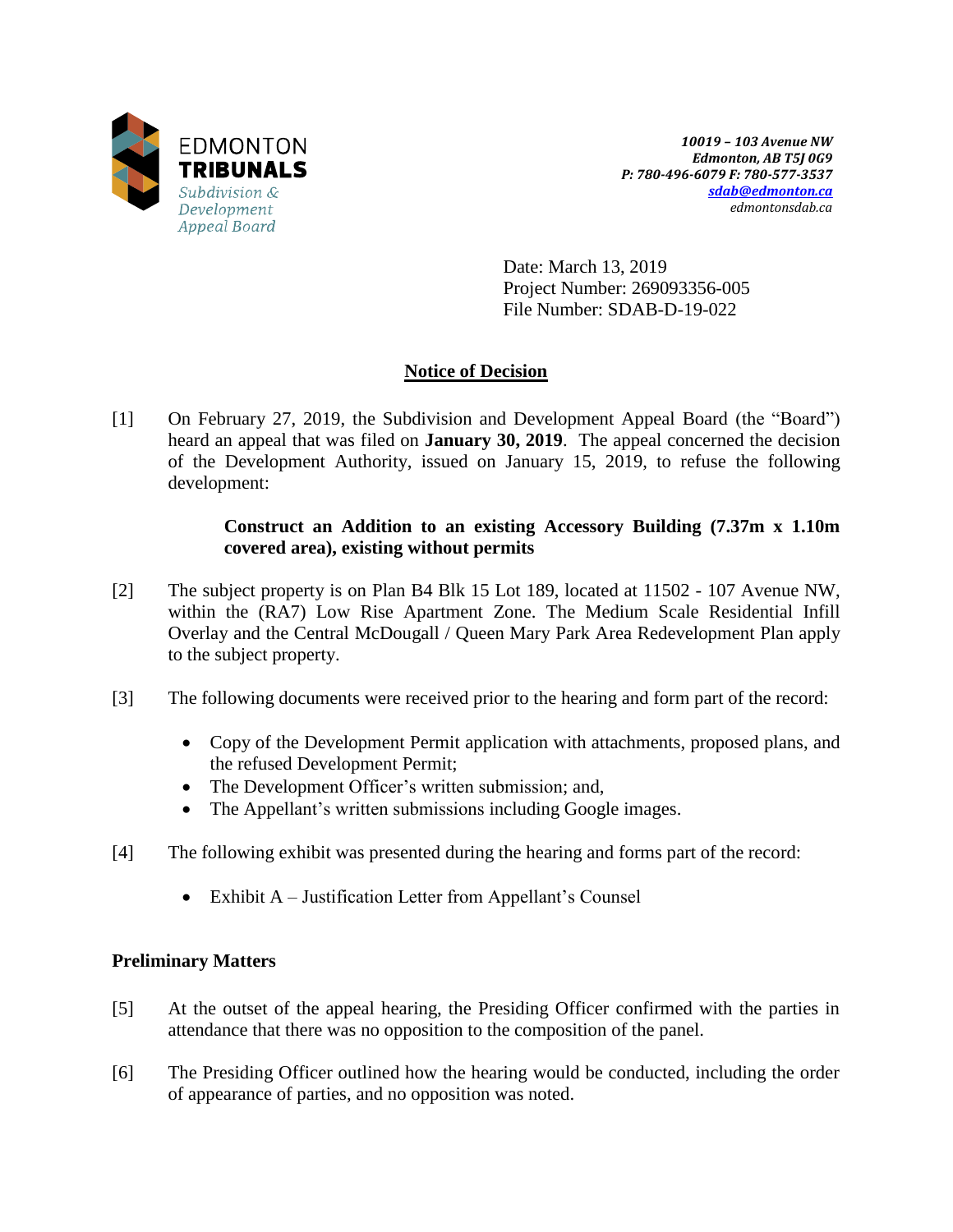[7] The appeal was filed on time, in accordance with Section 686 of the *Municipal Government Act*, RSA 2000, c M-26 (the "*MGA*")

#### **Summary of Hearing**

- *i) Position of the Appellant, Mr. R. Colistro*
- [8] Mr. Colistro, representing the Applicant, explained that the existing detached garage (Accessory Building) is a non-conforming building as outlined in the Compliance Report.
- [9] The fence along the (north) property line abutting the adjacent property is 6 feet high.
- [10] Mr. Colistro noted that the Development Officer's refusal suggests that the development is deficient by 0.98 metres in its location to the side lot line. However, he believed that was incorrect and should read 0.9 metres, not taking into consideration the 0.08 metres that falls on the adjacent property.
- [11] Mr. Colistro stated that the test for the Board is Section 687(3)(b) of the *MGA* whether or not the variance will materially interfere with or affect the use, enjoyment or value of neighbouring parcels of land.
- [12] He took the Board through the area of the subject Site using Google Maps, noting specifically the neighbouring property and the state of the community generally.
- [13] He noted that the subject Site is along 107 Avenue which is a busy arterial road.
- [14] Proceeding through the Google images, he noted that immediately west of the subject Site is a 7-11 and gas station and one block east is a Hughes car wash and car dealership. There is an apartment building immediately north of the subject Site. The detached garage is along the parking area for the apartment building.
- [15] He could not confirm how old the detached garage was but he believed it was evident that it has existed for several years.
- [16] Through Google Maps, he further showed the view of the house and garage along 107 Avenue. The detached garage is screened from 107 Avenue by mature vegetation. There is a rear lane west of the detached garage and the addition, which are both separated by a commercial property.
- [17] The apartment building is setback from the rear lane and the detached garage together with the addition is along the parking area of the apartment building. The detached garage faces commercial property across the rear lane.
- [18] There is not an amenity area at the rear of the apartment building.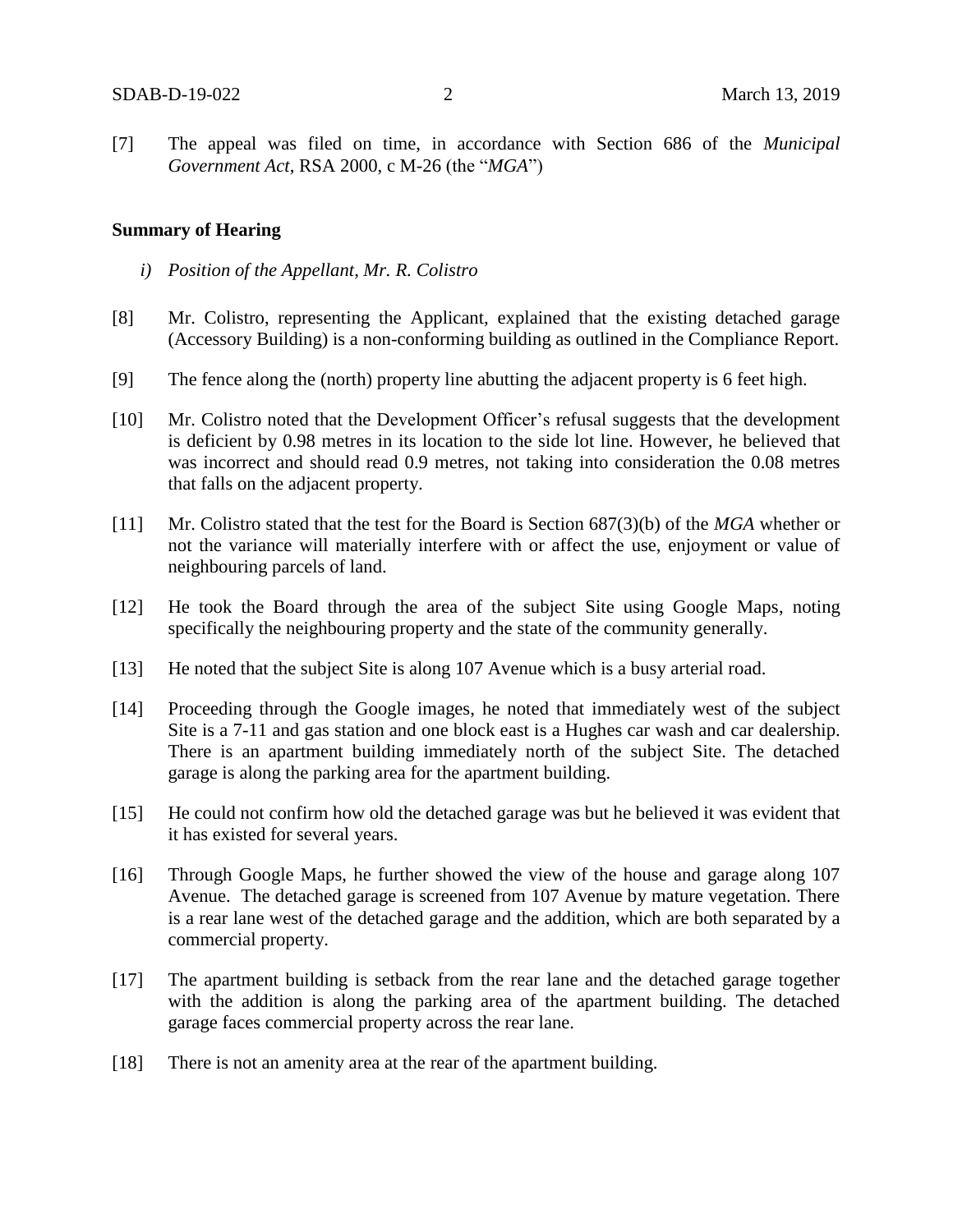- [19] Mature vegetation screens the covered area of the detached garage from the windows of the apartment building.
- [20] The properties north of the subject Site consist of apartment buildings and surface parking. There are no amenity areas along the rear lane.
- [21] The Development Officer referenced the General Performance Standard regulations in her written submission. In Mr. Colistro's opinion, when taking that regulation under consideration, specific attention must be paid to the overall state of the area.
- [22] Mr. Colistro noted the Board's test again being set out in Section 687(3) of the *MGA* and he believed that this development meets that test and will not unduly interfere with the amenities of the neighbourhood, nor materially interfere with or affect the use, enjoyment or value of neighbouring parcels of land.
- [23] He submitted that the appearance and materials of the detached garage is consistent with other garages in the area.
- [24] The Development Officer referenced drainage in her written submission; however, it was not one of the reasons for refusing the development permit application. Mr. Colistro gave verbal evidence that drainage would not be an issue.
- [25] As shown in the photographs submitted, the eaves on the detached garage are on the subject Site where water will drain. If water drainage was on the adjacent property, it will be onto a parking area not a resident's rear yard.
- [26] During the application process, Mr. Colistro was asked to provide a justification letter. In his opinion, that would not determine the Development Officer's decision. He provided the Board with a copy of the justification letter that was provided to the Development Officer during the application process. ("Exhibit A").
- [27] Mr. Colistro noted that no letters were received in opposition to the proposed development and no one appeared in opposition at the hearing.
- [28] He referred to the suggested conditions of the Development Officer. In his opinion, conditions 1 to 3 are not necessary as the detached garage is already developed.
- [29] Mr. Colistro provided the following information in response to questions by the Board:
	- a. The *Edmonton Zoning Bylaw* deals with Setbacks from the property lines and encroachments are dealt with between the neighbours. The Development Officer suggested that a variance of 0.98 metres was required but the Board can only deal with the minimum required 0.90 metre Setback requirement.
	- b. The photographs provided to the Board reflect what currently exists on the property despite that they are from an earlier date.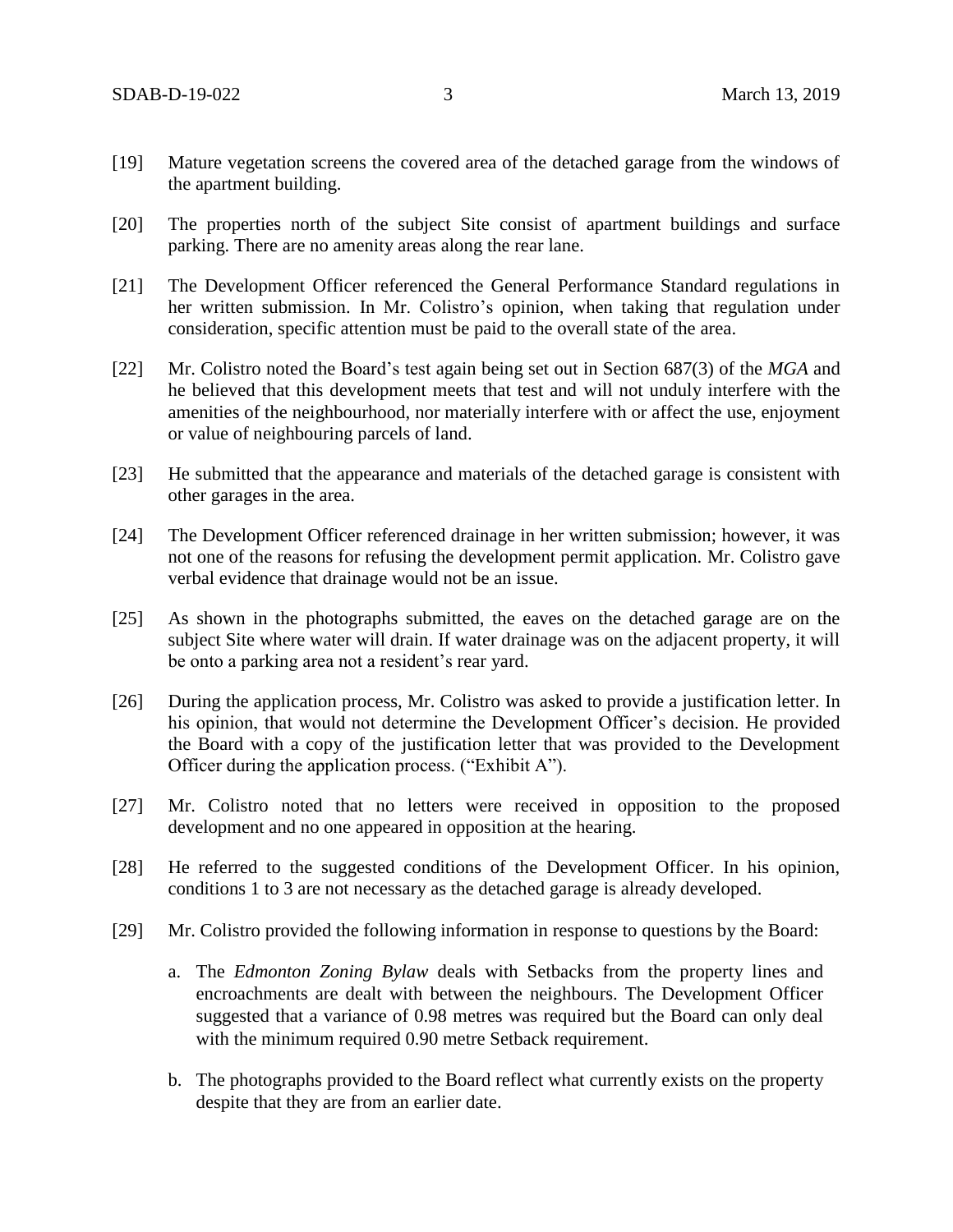- c. The house was approved as a Single Family Dwelling. The Real Property Report indicates that it is a Dwelling. The Compliance Report states that it is a nonconforming building. The Use was not brought into play for this appeal. The building appears to be a Single Family Dwelling; however, he could not confirm if it is being used that way.
- d. The detached garage is Accessory to the subject Dwelling and the detached garage is allowed to be there as a non-conforming building. There is no concern whether or not the Dwelling or the detached garage is allowed to be on the property.
- e. He could not confirm who built the (north) fence. If the fence is removed the covered area will need to be removed.
- f. The Use is not non-conforming. The non-conforming building issue is for the Setback. They are not extending the non-conforming nature of the garage. The detached garage is 3.89 metres from the property line instead of 4.88 metres. Mr. Colistro explained that this particular addition does not extend the non-conformity of the garage.
- g. There is no evidence that the Use has been discontinued. The detached garage is not defined as a Use. The detached garage is an Accessory building to a Dwelling.
- h. In his opinion, the detached garage with the covered area and the fence between the adjacent property will not have a negative impact on neighbouring property owners.
- *ii) Position of the Development Officer, Ms. K. Bauer*
- [30] The Development Authority did not appear at the hearing and the Board relied on Ms. Bauer's written submission.

#### **Decision**

[31] The appeal is **DENIED** and the decision of the Development Authority is **CONFIRMED**. The development is **REFUSED**.

#### **Reasons for Decision**

[32] The proposed development, an addition to an existing Accessory Building, is an addition to an existing non-conforming building. In the (RA7) Low Rise Apartment Zone, the development is Accessory to a Discretionary Use.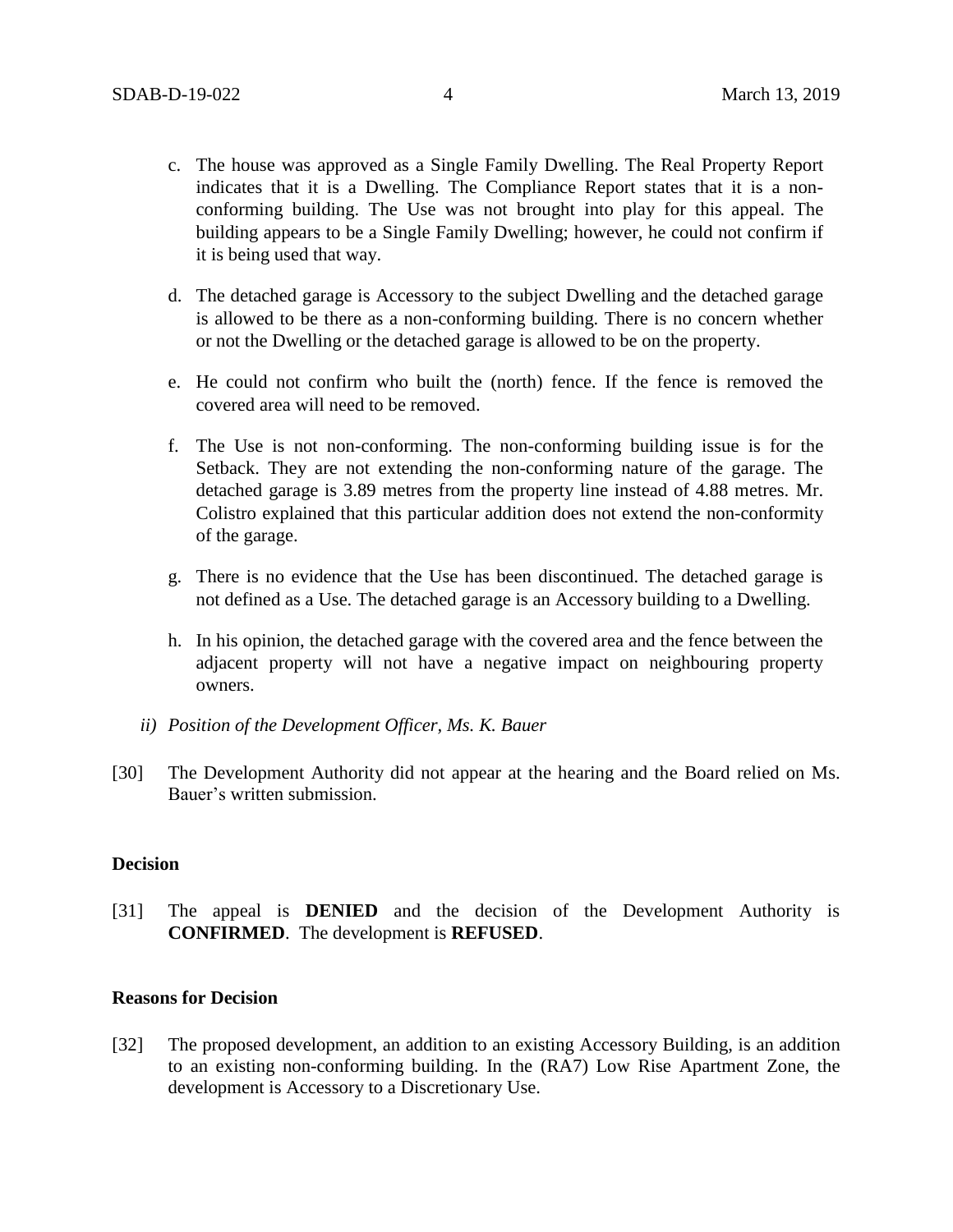- [33] The question before the Board is whether an addition of 0.9 metres along the North Side Lot Line would unduly interfere with the amenities of the neighbourhood or materially interfere with or affect the use, enjoyment or value of neighbouring parcels of land as outline in Section 687(3) of the *MGA*.
- [34] For the reasons that follow, the Board concludes that the proposed development fails to satisfy both prongs of the test.
- [35] The Board finds that the proposed development will unduly interfere with the amenities of the neighbourhood for the following reasons:
	- a. The Board was presented with photographic evidence of the condition of the existing addition.
	- b. Submissions were made by the Development Officer that the proposed development did not satisfy the General Performance Standard regulation in Section 57.3(1) of the *Edmonton Zoning Bylaw* (the *Bylaw*).
	- c. The Board agrees with this submission by the Development Officer and finds that these General Performance Standards provide guidance on how a development may unduly interfere with the amenities of a neighbourhood.
	- d. The Board finds that the exterior finishing materials are not to the standard, or better than, the standard of surrounding developments, as is necessary under Section 57.3(1) of the *Bylaw.*
	- e. The Board heard evidence from the Appellant that the context of the neighbourhood must be considered when making its assessment. The Board accepts that interpretation as it is implicit in the language of the Section.
	- f. However, the Board does not accept the evidence submitted by the Appellant that the finishing materials used for the addition to the detached Garage are consistent with the surrounding developments.
	- g. In arriving at this conclusion, the Board observed that several of the surrounding developments were finished in stucco or siding. While the proposed addition appears to be wood siding, it is not constructed to the quality of siding on surrounding developments, including the quality found on the principal building as evidenced by the photographs submitted.
	- h. Moreover, the Appellant made submissions comparing the addition to a fence. The Board finds this to be a more reasonable comparison for the standard of finishing material employed on the proposed development.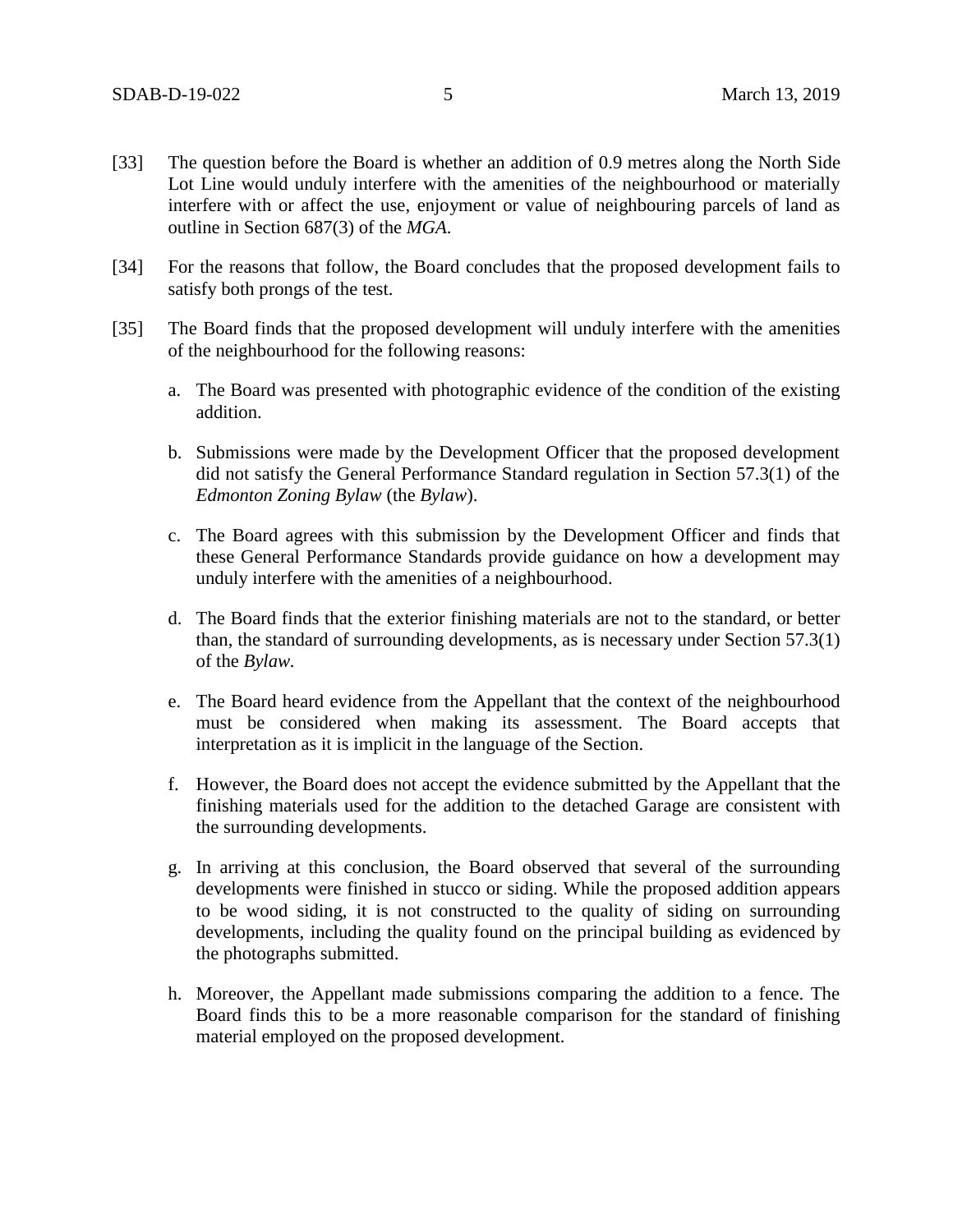- i. For these reasons, the Board concludes that the addition as constructed would negatively impact the amenities of the neighbourhood by failing to satisfy the General Performance Standards in the *Bylaw*.
- [36] In the alternative, the Board finds that the proposed development will materially interfere with or affect the *use*, enjoyment or value of neighbouring parcels of land for the following reasons [*emphasis added*]:
	- a. The Board heard evidence that the covered addition was attached to the fence. However, the photographic evidence before the Board suggests that the covered structure was separate from the fence. Regardless of interplay between the existing fence and proposed development, the Board is satisfied that the neighbouring property north of the subject Site will experience a material interference with the use of their property along the property line where the covered addition is located.
	- b. The Board recognizes it is only considering a variance of 0.9 metres and the encroachment is not properly before the Board. Notwithstanding this understanding, and even in the absence of an encroachment, the Board finds that having a 7.38 metre structure along a property line renders significant difficulty for the adjacent property owner to utilize that portion of land. The Board finds that this amounts to a material interference.
	- c. The Appellant led evidence that no letters were received in opposition. The Appellant made the suggestion this was evidence of acquiescence by the neighbouring property owner. The Board is not satisfied that this is the case.
	- d. The Board took notice that there is an Apartment building on the adjacent property. Often the property owner may not be one of the residents. This is supported by the Appellant's letter (Exhibit A) which demonstrates a similar belief by the Appellant.
	- e. In this same letter, the Appellant acknowledged an opportunity to speak to the adjacent property owner regarding the addition, but chose not to act on that opportunity. Here, the Appellant is seeking to gain the benefit of silence without addressing the burden identified in Exhibit  $A$  – namely that the owner may not reside in the apartment and may have a degree of complacency regarding their property.
	- f. The Board does not believe that complacency or silence amounts to support for a development. There could be a myriad of reasons why the neighbouring property did not appear or enter a written submission. The purpose of this Board is not to speculate on what those reasons may be but to weigh the evidence before it.
	- g. The evidence before the Board is that the Appellant did not seek out the owner for purposes of garnering support for the development.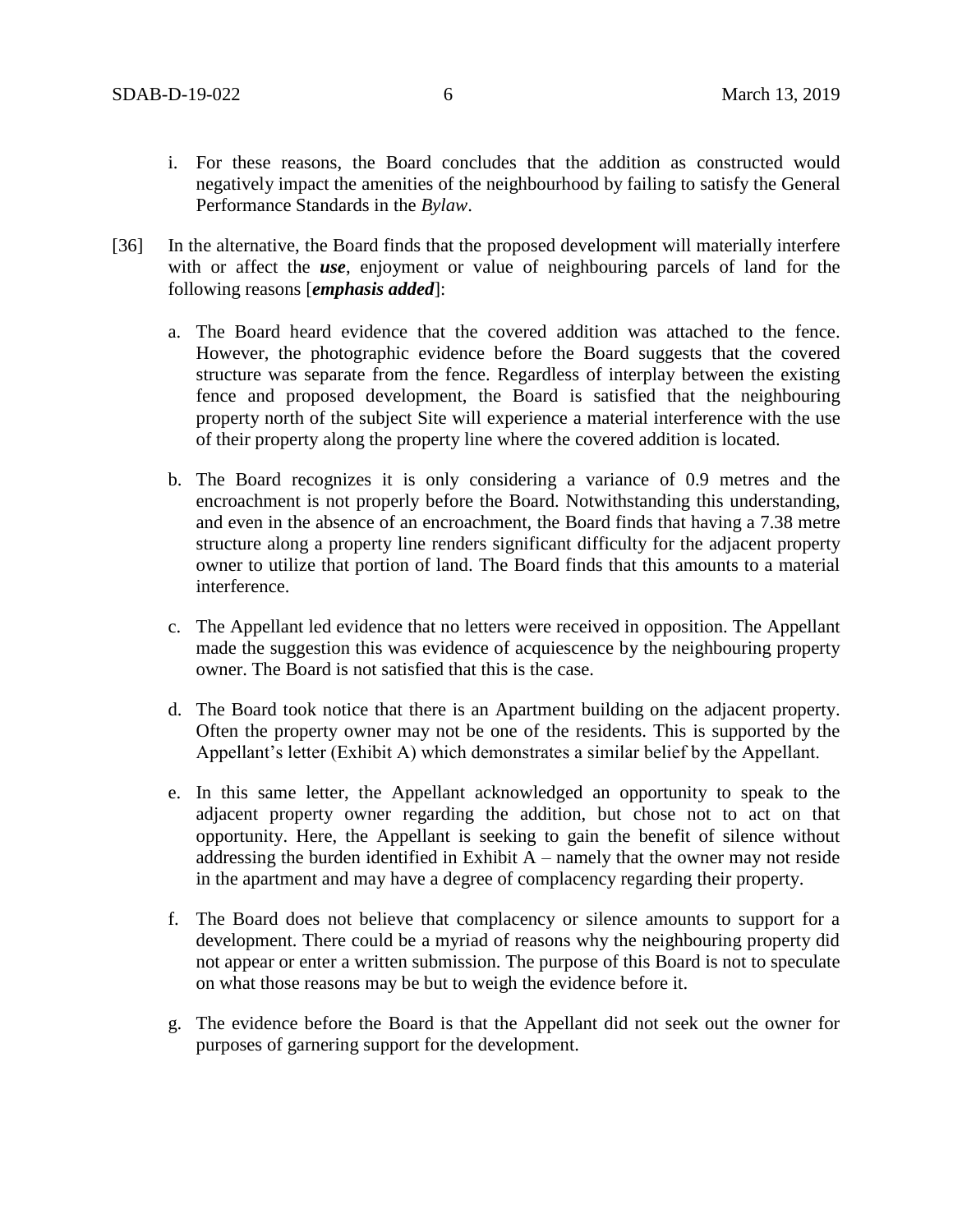- h. The Board finds that it would not be reasonable to conclude that there is no material interference arising from the addition simply because the owner chose not to voice an objection. The Board has to consider the totality of the evidence before it which includes the empirical evidence in the photographs.
- i. While the Board heard no evidence on whether the fence is owned by either one of the properties, the Board finds that the existence of the addition on the property line will affect whether new construction of a fence could occur or whether the neighbouring landowner could otherwise put this stretch of their property to use.
- [37] The Board also considered the issue triggered by virtue of the structure being nonconforming. When dealing with a non-conforming building, Section 643(5) of the *MGA* is triggered.
- [38] Specifically, that Section outlines where a non-conforming building may be enlarged, added to, rebuilt, or structurally altered. Here, we are dealing with Section  $643(5)(c)$ , which lays out the parameters where before the Board is not routine maintenance or an effort to make the building conforming. That Section states:

A non-conforming building may continue to be used but the building may not be enlarged, added to, rebuilt or structurally altered except in accordance with a land use bylaw that provides minor variance powers to the development authority for the purposes of this section.

- [39] While the Appellant made submissions that the addition did not trigger the provisions on a non-conforming structure, the Board finds that it does. The legal non-conforming structure is a 6.43 metre wide detached garage built 3.89 metres from the rear property line instead of 4.88 metres. The effect of the proposed development is to create a 7.33 metre wide detached garage built 3.89 metres from the property line instead of 4.88 metres. The Board finds that this amounts to an enlargement as contemplated by Section 643(5) of the *MGA* by making the non-conforming part of the structure larger.
- [40] Given the Board finds that Section 643(5) is engaged by the application, it must consider the minor variance power outlined in Section 643(5)(c) of the *MGA* found at Section 11.3(2) of the *Bylaw*. This test is similar to this Board's test in Section 687(3) of the *MGA*. Section 11.3(2) states:

The Development Officer may approve, with or without conditions as a Class B Discretionary Development, an enlargement, alteration or addition to a nonconforming building if the non-conforming building complies with the Uses prescribed for that land in this Bylaw and the proposed development would not, in their opinion:

(a) unduly interfere with the amenities of the neighbourhood; or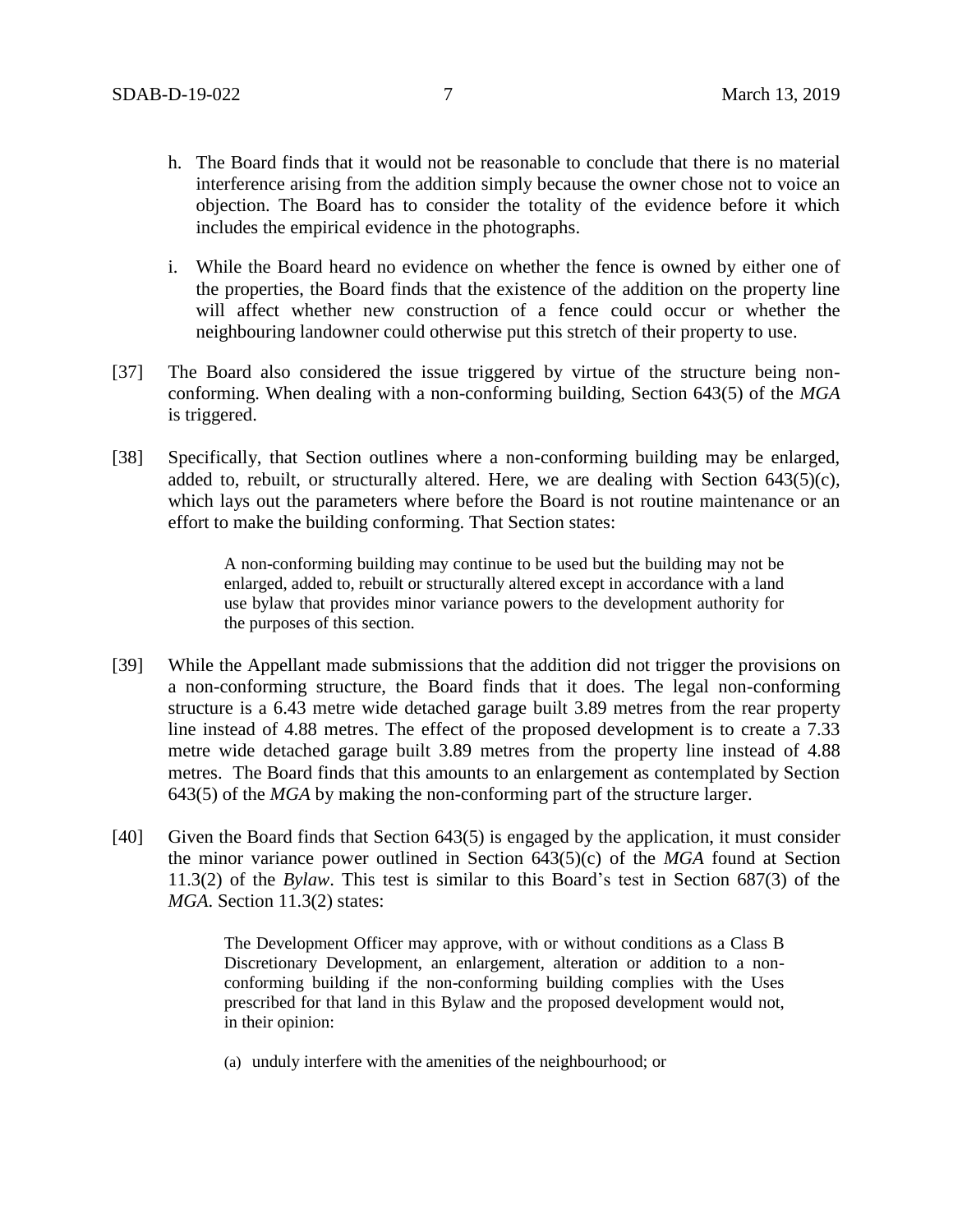- (b) materially interfere with or affect the use, enjoyment or value of neighbouring properties.
- [41] The Board finds that based on the above analysis regarding the Section 687 test, the enlargement to the non-conforming building should be rejected on these grounds as well.
- [42] Based on the foregoing, it is the opinion of the Board that this development fails to satisfy the test set out in Section 687 of *MGA.* Moreover, the Board finds that the development fails the test for determining whether a non-conforming building can be enlarged. For these reasons, the Board denies the appeal.

 $247-1$ 

Mr. R. Handa, Presiding Officer Subdivision and Development Appeal Board

Board Members in Attendance Ms. L. Delfs; Mr. R. Hachigian; Ms. G. Harris; Mr. J. Jones

CC: City of Edmonton, Development & Zoning Services, Attn: Ms. K. Bauer / Mr. A. Wen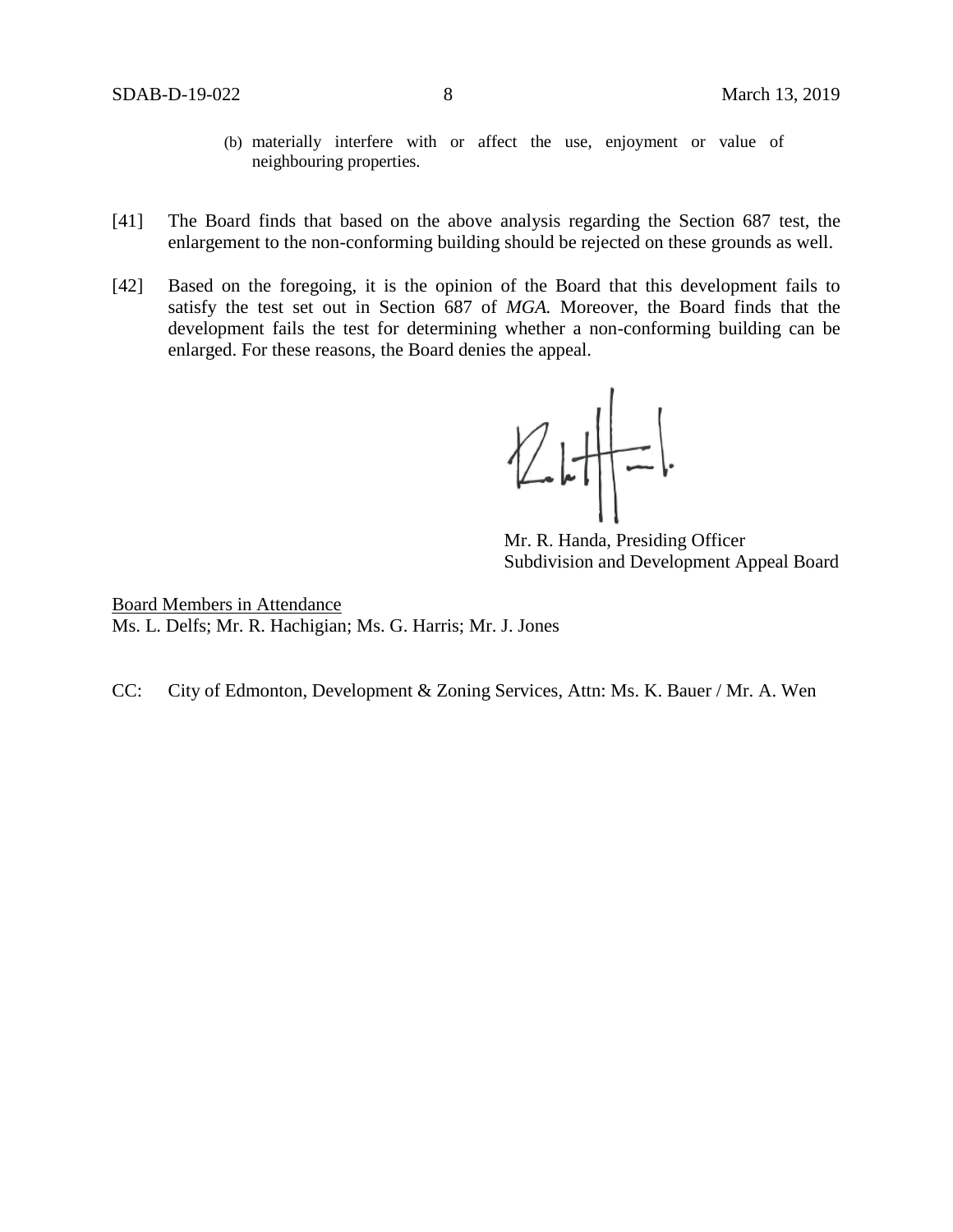#### **Important Information for the Applicant/Appellant**

- 1. This decision may be appealed to the Alberta Court of Appeal on a question of law or jurisdiction under Section 688 of the *Municipal Government Act*, RSA 2000, c M-26.
- 2. When a decision on a Development Permit application has been rendered by the Subdivision and Development Appeal Board, the enforcement of that decision is carried out by Development & Zoning Services, located on the 2nd Floor, Edmonton Tower, 10111 – 104 Avenue NW, Edmonton, AB T5J 0J4.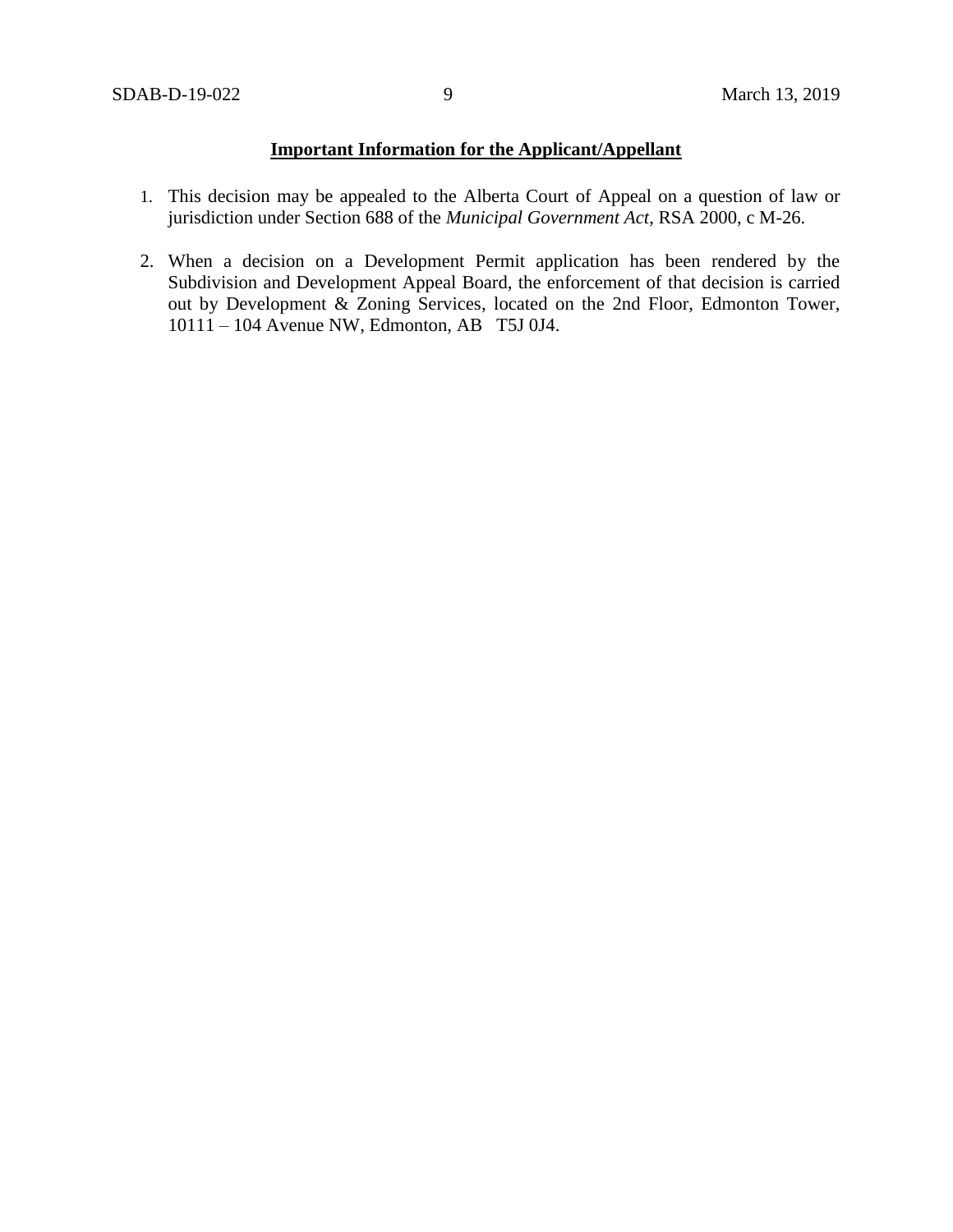

*10019 – 103 Avenue NW Edmonton, AB T5J 0G9 P: 780-496-6079 F: 780-577- 3537 [sdab@edmonton.ca](mailto:sdab@edmonton.ca) edmontonsdab.ca*

## **SDAB-D-19-023**

# **Application No. 300636906-003**

An appeal to acquire a Development Permit for the Recreational Acreage Farm building (large building storing hay bales located south of the principal dwelling next to the horse pens) before February 10, 2019 or demolish and remove the Recreational Acreage Farm building (large building storing hay bales located south of the principal dwelling next to the horse pens) and clear the site of demolition materials before February 10, 2019. This course of action will also require you to acquire a Development Permit for said demolition, was **WITHDRAWN**.